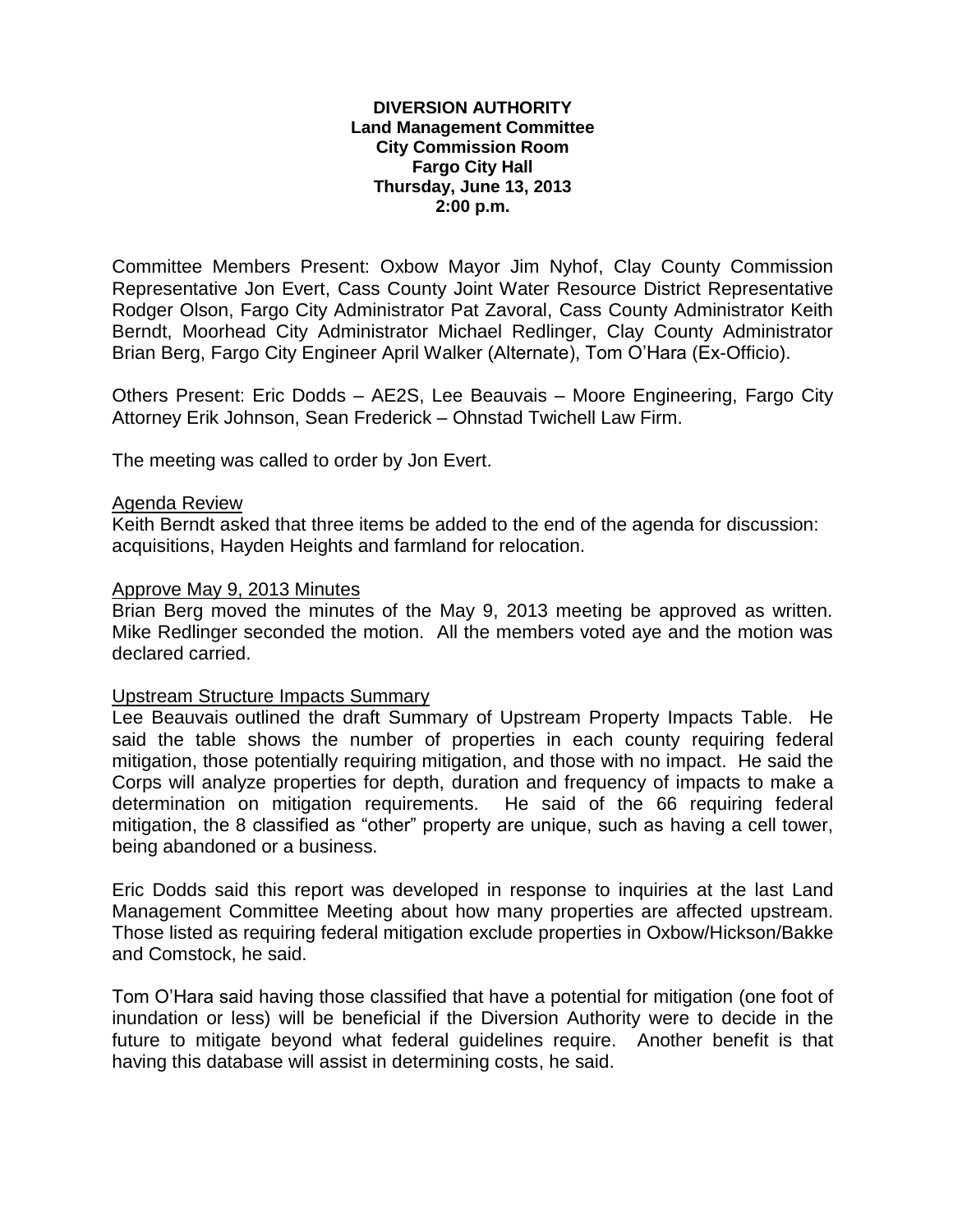In response to a question from Jon Evert about the reasoning for including those with no impact, Mr. O'Hara said it is helpful to look at the whole geographic area, as well as to demonstrate that a majority are not impacted.

Cass County Commission Representative Darrell Vanyo present.

Darrell Vanyo presiding.

# **Staging Area Mitigation Timeline**

Tom O'Hara shared a chart outlining the staging area mitigation timeline. He said this builds on the database and outlines required mitigation over time from now up until 2017. He said the trigger for most of the required mitigation is when the southern embankment work begins, which cannot start until there is federal authorization, appropriation and a PPA put in place. The ongoing actions now, he said, are the design and construction of the Oxbow/Hickson/Bakke levee, some design concept work being done for Comstock, hardship mitigation acquisition and the ongoing FEMA buyouts. He said once the Oxbow/Hickson/Bakke levee is in place, and there is room established for relocation, offers would be expanded to those willing sellers of North Dakota rural impacted property to relocate to a protected area. After the Comstock design gets to the same stage, he said, that offer could be made to Minnesota residents that are impacted.

# **Hardship Acquisition Program Update**

Eric Dodds said to date ten applications have been received. He said two properties have been acquired, and the closing on a third is scheduled in July. A property management firm is managing the rental of the first two properties, he said. Two applications are pending, he said, one is in negotiations with the property owners and the application for the second was approved by the Hardship Review Committee in May. He said an appraisal on that property, which is in rural Clay County and assessed at \$192,300, is recommended. He said the Corps has offered to conduct analysis on properties scheduled for hardship acquisition in the event that acquisition requirements are not clear.

Jon Evert moved to proceed with an appraisal on the property. Jim Nyhof seconded the motion. All the members voted aye and the motion was declared carried.

# Oxbow Memorandum of Understanding (MOU)

Erik Johnson reviewed a draft MOU and spoke about proposed revisions to be incorporated to add clarity to the document. He said the changes are based on discussions at the Finance Committee meeting, at the staff level and with City of Oxbow representatives. He said the proposed revisions include:

- Clarifying that Oxbow will have an opportunity to comment on the Corps construction MOU.
- Base the offset for loss of tax base on replacement lots rather than a comparison of the tax base of the entire city.
- Adding language supporting indemnification for Oxbow.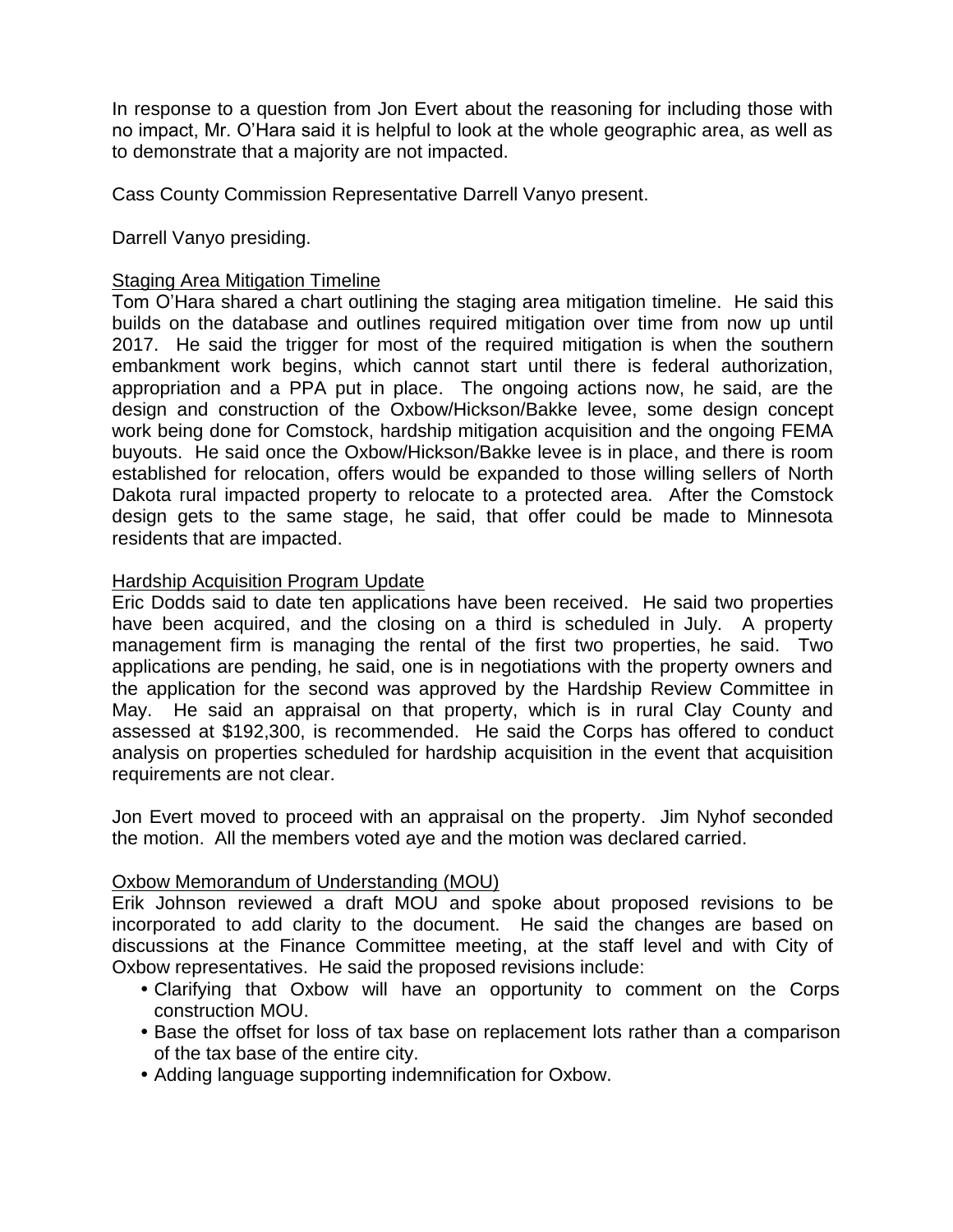- Special assessment for maintenance will be in the same manner for Oxbow as other lands benefited by the project.
- Clarification that drainage and pump stations service the entire area protected by the levee.
- The Diversion Authority will install infrastructure for both replacement lots and relocation lots.
- Concepts for loan arrangements if the Diversion Authority advances funds for Oxbow to enter into purchase agreements for replacement land.
- The same interim rental arrangements offered to homeowners will be made available to the Country Club.
- Turnover of the Oxbow/Hickson/Bakke levee will only occur after 53 years if the Authority or successor is not in existence.
- Where levees are used for golf courses or park land, the Authority is responsible for maintenance of only the functional area of the levee.

Erik Johnson suggested this Committee approve the Memorandum of Understanding, with the proposed revisions, and forward it to the Diversion Authority. He said the MOU is still subject to approval by the Oxbow City Council.

In response to a question from Jon Evert about whether there would be another agreement with Hickson, Bakke or Pleasant Township, Keith Berndt said while a similar request would be considered, so far there seems to be a concern on their part that if an agreement were made it could appear to be an endorsement of the project and they remain opposed.

Darrell Vanyo said there is a sense of urgency to get the MOU done in order to take the necessary steps and not hold things up. Attempts will continue to be made to address issues with Bakke and Hickson, he said.

Pat Zavoral moved approval of the Memorandum of Understanding with the suggested changes. Keith Berndt seconded the motion. All the members voted aye and the motion was declared carried.

## Agricultural Policy Subcommittee Report

Eric Dodds said the next meeting, scheduled for July 9th, will include discussion on crop insurance and flowage easements.

## Right of Entry Status & Cultural Resources Easement Acquisition Update

Lee Beauvais said Rights of Entry are being finalized with two land owners in areas identified for Phase 1 Cultural and work is being done on an easement for Phase 2 Cultural.

## Other Business

Keith Berndt said there have been ongoing discussions with the Cass County Joint Water Resource District on the mechanics of acquisition for the project overall, as well as the Oxbow land. He said he met with their Board this morning and inquired if they would take the lead on acquisitions and received an affirmative response.

In response to a question from Darrell Vanyo on the issue of ownership, and whether it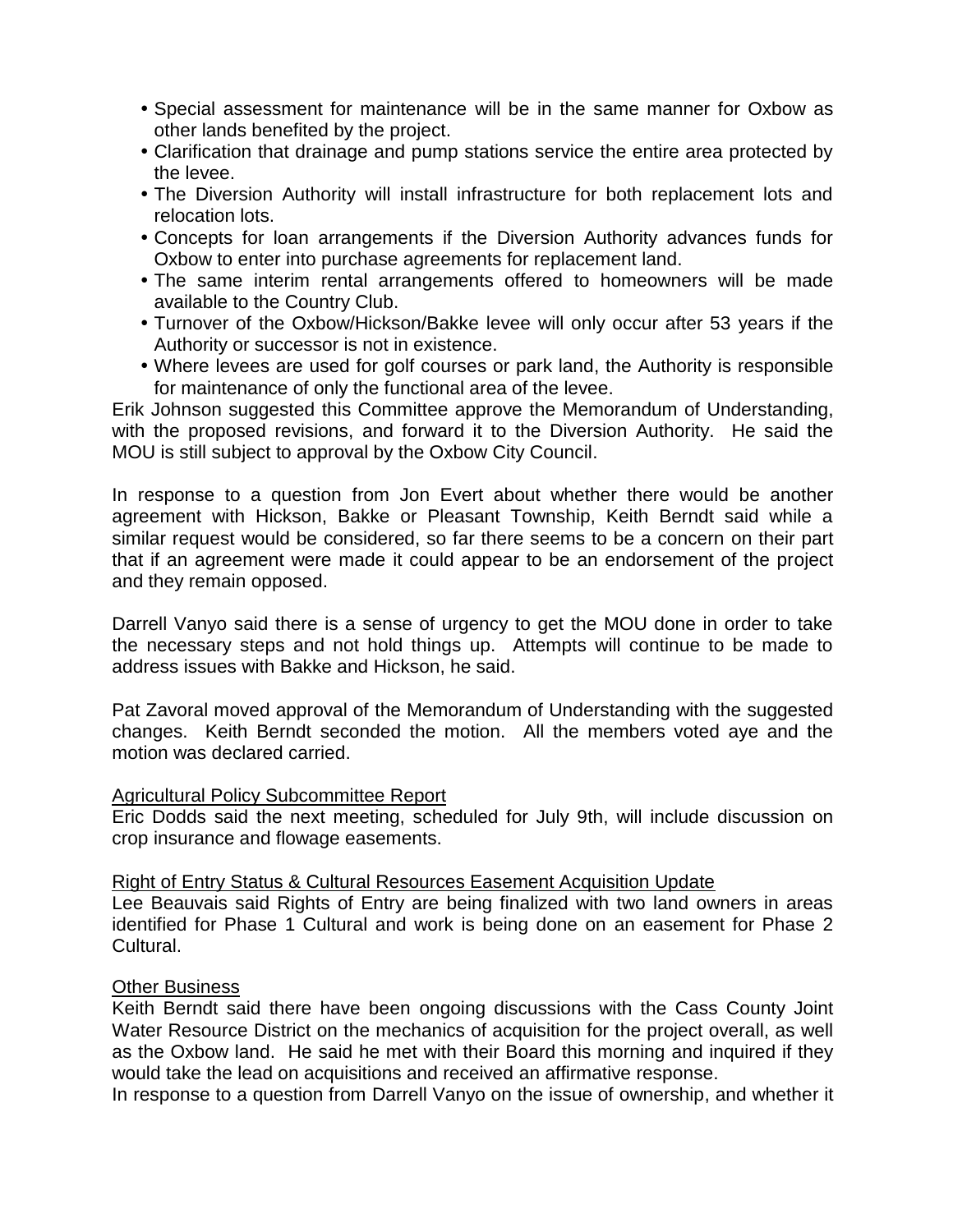would be the Diversion Authority that would then be the owner, Sean Frederick said the Joint Water Resource District has condemnation authority, which will be significant. He said the legal team will continue to work through it and would like everything to be consistent in terms of voluntary acquisitions, as well as condemnations. He said actual ownership is a sensitive issue when property is condemned.

Pat Zavoral moved to recommend to the Diversion Authority that the Joint Water Resource Board act on behalf of the Diversion Authority to purchase the right of way for the diversion in Oxbow. Keith Berndt seconded the motion. All the members voted aye and the motion was declared carried.

Keith Berndt said he was approached by a property owner in Hayden Heights. He said there about 30 lots in that subdivision and the Authority owns about 21 of them. The restrictive covenants in Hayden Heights requires the establishment of a property owners association, and as the majority owner, the Authority would be in a position to play an active role. He said he would recommend the appointment of a representative and unless someone is interested, he is willing to serve in that role.

Darrell Vanyo thanked Mr. Berndt for his offer and asked that he report back to the committee.

Keith Berndt said he visited with an individual contemplating selling 300 acres of agricultural land south of Fargo. He said one of the three parcels is adjacent to the diversion channel which could be an opportunity to acquire the rest. He said it has been suggested that the Diversion Authority may look for large amounts of farmland in the future to be able to offer relocation as an option to farmers. He said having land available, a farmer could do a land swap as an option rather than an outright buyout.

Darrell Vanyo said a response is necessary and it would be prudent to look at where the property is and gather more information. He asked Mr. Berndt to respond on behalf of the Committee, gather additional information and report back.

In response to a question from Pat Zavoral about whether the MOU with Oxbow needs to be signed by all six entities in the Joint Powers Agreement, Erik Johnson said the current draft has all six member entities as cosignatories, meaning they are as responsible as the Diversion Authority to see that obligations of the agreement are carried out. He said there is language in the Joint Powers Agreement that says if one is liable, the others agree to make that party whole; however, he said, it is possible to leave the Minnesota entities out and have this MOU signed by just the North Dakota entities. He said it could be addressed in a separate action from the Diversion Authority.

Mike Redlinger said from his perspective it seems logical moving forward to clarify that in these procedural matters that are local in nature and outside of state boundaries, and because the Joint Powers Agreement is in force, that the entities of that state sign rather than going to all the entities to approve.